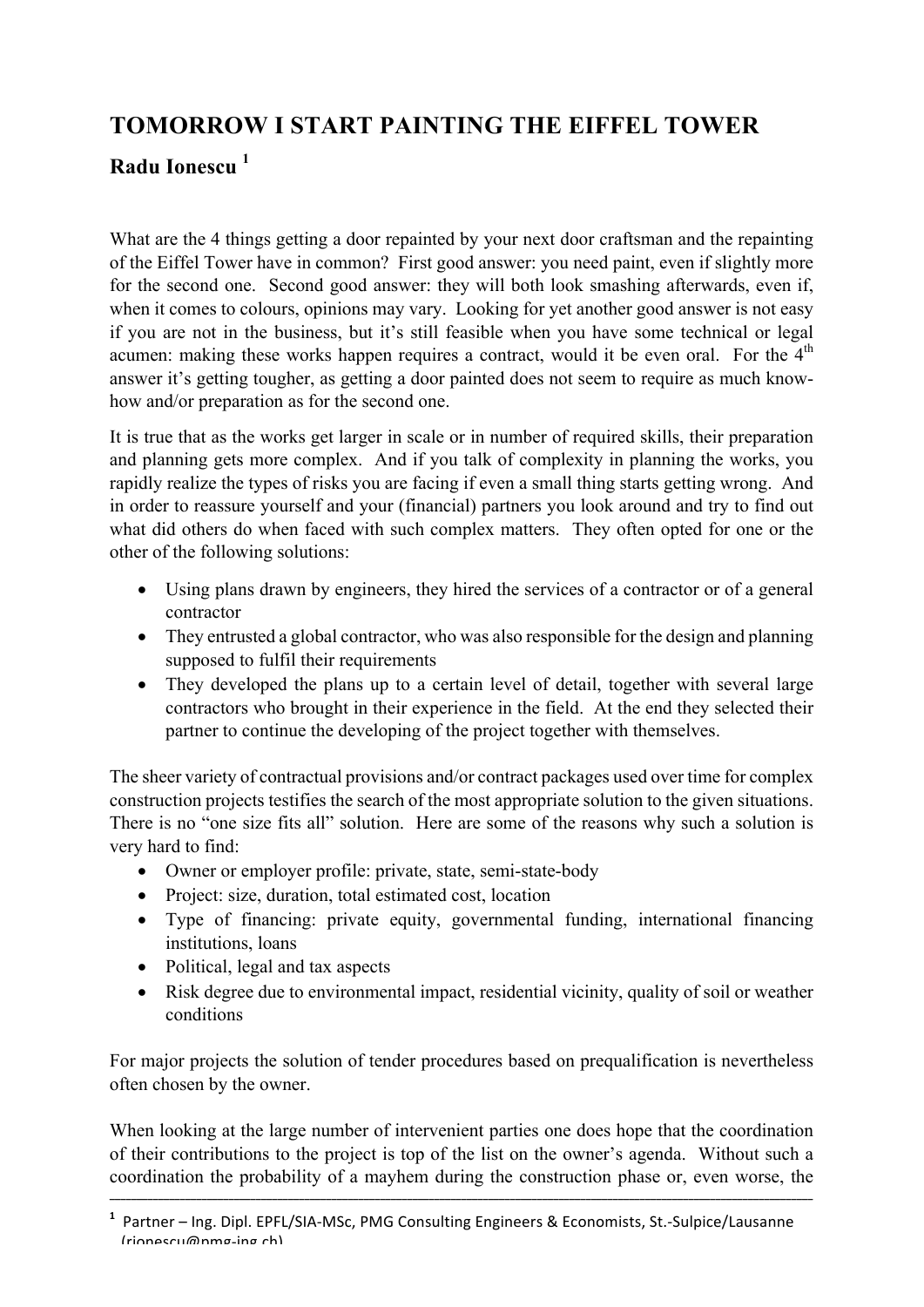reparation or maintenance costs once the works are finished, could jeopardize the financial balance of the project. Unfortunately, such situations occur more often that one could even imagine. The example of the new Berlin airport helped many newspapers fill the space between the ads. The same happened years ago with the beautiful Sidney Opera House. And these examples are only the peak of the iceberg.

We all know experienced contract partners that went into litigation because the planning of the project neglected either one or more of the following:

- 1. Answering closely the requirements or the needs of the owner
- 2. The clear definition of the interfaces between the different designers and the efficient communication among them
- 3. Eliminating any grey area not allocated to one or the other from the designers
- 4. The seamless liaison between the works of the various trade
- 5. Avoiding inconsistencies between the written (calculations, bill of quantities) and the drawn (plans, time planning of the works) project planning documents
- 6. Assuring contradictions and their effects between the legal and the technical terms of the contract are avoided
- 7. Quality of design, drawings and technical specifications.

Once the litigation literally erupts, there is little room in finding an amicable solution, each party being convinced of their own right and of the quality of their input to the project. Our task was often to spot these misfits and to answer the question: who did not fulfil properly its share of the deal. Not an easy task, considering that is not uncommon that the people involved in the planning since left their employers, that the documentation is not 100% available anymore and/or what is available is contradictory, that decisions have been made without writing them down for later tracking, that the conditions that lead to a decision have not been clearly stated in writing.

If for litigations related to the construction phase, our detective role is made somewhat easier by the very fact that, except for hidden or temporary works, the result stands in front of us and is hopefully completed by contemporary records, for litigations related to the planning/design phase our mission is harder. What is expected from us is to "translate" the technical reality into an easily understandable for non-specialists document. That is why, when it comes to problems linked to the execution, the "translation" is more obvious than when the problems have their roots in one or the other of the situations mentioned above. Identifying what went wrong in the planning phase is another cup of tea. And once these issues are clear to us as experts, "translating" them into easily usable arguments in the legal battle requires a special affinity with the legal strategy and approach.

The first question that arises is: if there is a confirmed risk in the coordination of the various studies and that of their results with the contractual terms , why isn't someone in charge of checking that the planning results are coherent with the owner's expectations, with each other and with the contract?

We often heard the following answer: because the whole planning phase costs already a fortune to the owner, not to hire someone to get a final check of the project in its entirety. As this kind

**\_\_\_\_\_\_\_\_\_\_\_\_\_\_\_\_\_\_\_\_\_\_\_\_\_\_\_\_\_\_\_\_\_\_\_\_\_\_\_\_\_\_\_\_\_\_\_\_\_\_\_\_\_\_\_\_\_\_\_\_\_\_\_\_\_\_\_\_\_\_\_\_\_\_\_\_\_\_\_\_\_\_\_\_\_\_\_\_\_\_\_\_\_\_\_\_\_\_\_\_\_\_\_\_\_\_\_\_\_\_\_\_\_\_\_\_\_\_\_\_\_\_\_\_\_\_\_\_\_\_**

<sup>&</sup>lt;sup>1</sup> Partner – Ing. Dipl. EPFL/SIA-MSc, PMG Consulting Engineers & Economists, St.-Sulpice/Lausanne  $(rinnacru/anma-ina.$ ch)